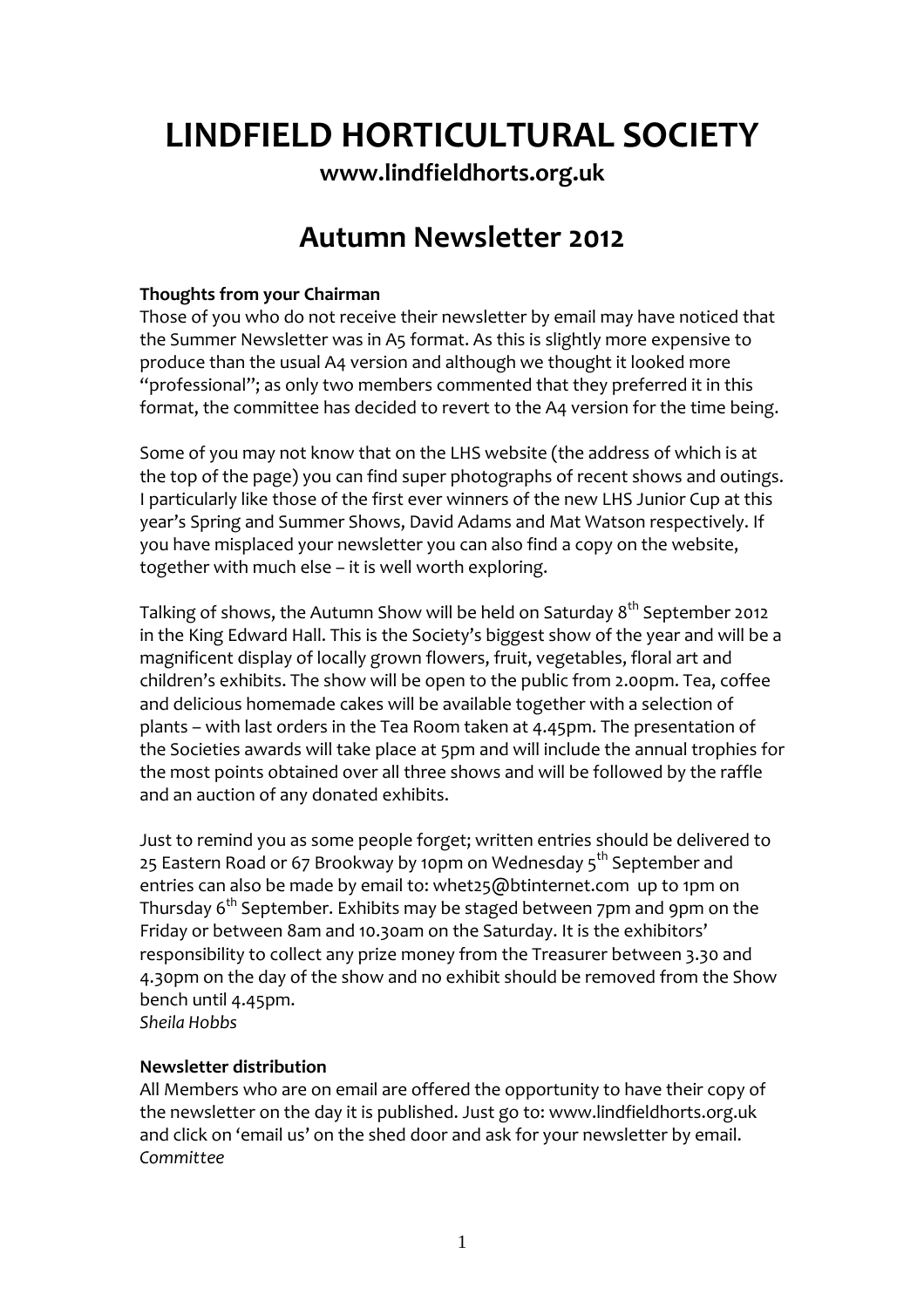#### **Christmas Social**

Tickets for the Christmas Social on Friday  $7<sup>th</sup>$  December will be on sale at our talk on the on 10<sup>th</sup> October and as well as the October Coffee Morning and the November talk. The ticket numbers will be limited to 114 and will be sold on a first come first served basis to members only. The ticket price of £10 is the same as it was last year. By public demand the entertainment will be by Nicholas and Simon Hancock in an all new show. The format of the evening as always remains the same, with plenty of food and drink and lots of jolly good company. *Alison Elliott*

#### **Summer Show 2012**

The best thing about the summer show is that we were able to hold it at all. I must admit that on Thursday I was a bit worried, but as usual members battled against the weather and responded, enabling us to have a very good display. In fact the quality of the exhibits was amazing, so a big thank you to all those who entered. Now we move on to the autumn show, and if the weather ever improves we will hopefully have enough entries to finish the show year on a high note. See you there.

#### *Results*

- The Lemmey Cup **Ann Higgins Ann Higgins** The Savill Cup **The Savill Cup 1 All 2018** The Savill Cup RHS Banksian Medal **Banksian Medal Elliott** The Gilbert Cup **The Gilbert Cup Fig. 2** The Gilbert Cup The Filmer Cup **Cup 19 Set Except Cup 1** Sulie Hewitt The Fruit Cup **Ian Cooper Ian Cooper** The Thornbery Trophy **Sue Stockwell** The LHS Junior Cup **Mat Watson** Heart and Soul & Perri Winkle Shield Emily Sutlow & Liam Jolly The Blue Riband of the British Fuchsia Society Rita Pickett The Don Booker Fuchsia Cup **Bickett** Rita Pickett
	-
- *Best in Show* Vegetable **Michael Elliott** Pot Plant **Martin Higgins Pot Plant Martin Higgins** Cookery Sue Stockwell Handicraft 
Button Communication and the Sue Stockwell *Pat Whetstone*

## **Sundries Centre**

The Sundries Centre will shortly reopen after the summer break and be available for your purchases on the following dates:

September - Saturday 15<sup>th</sup> and Sunday 30<sup>th</sup>

October - Sunday 14<sup>th</sup> and Saturday 20<sup>th</sup> *Committee*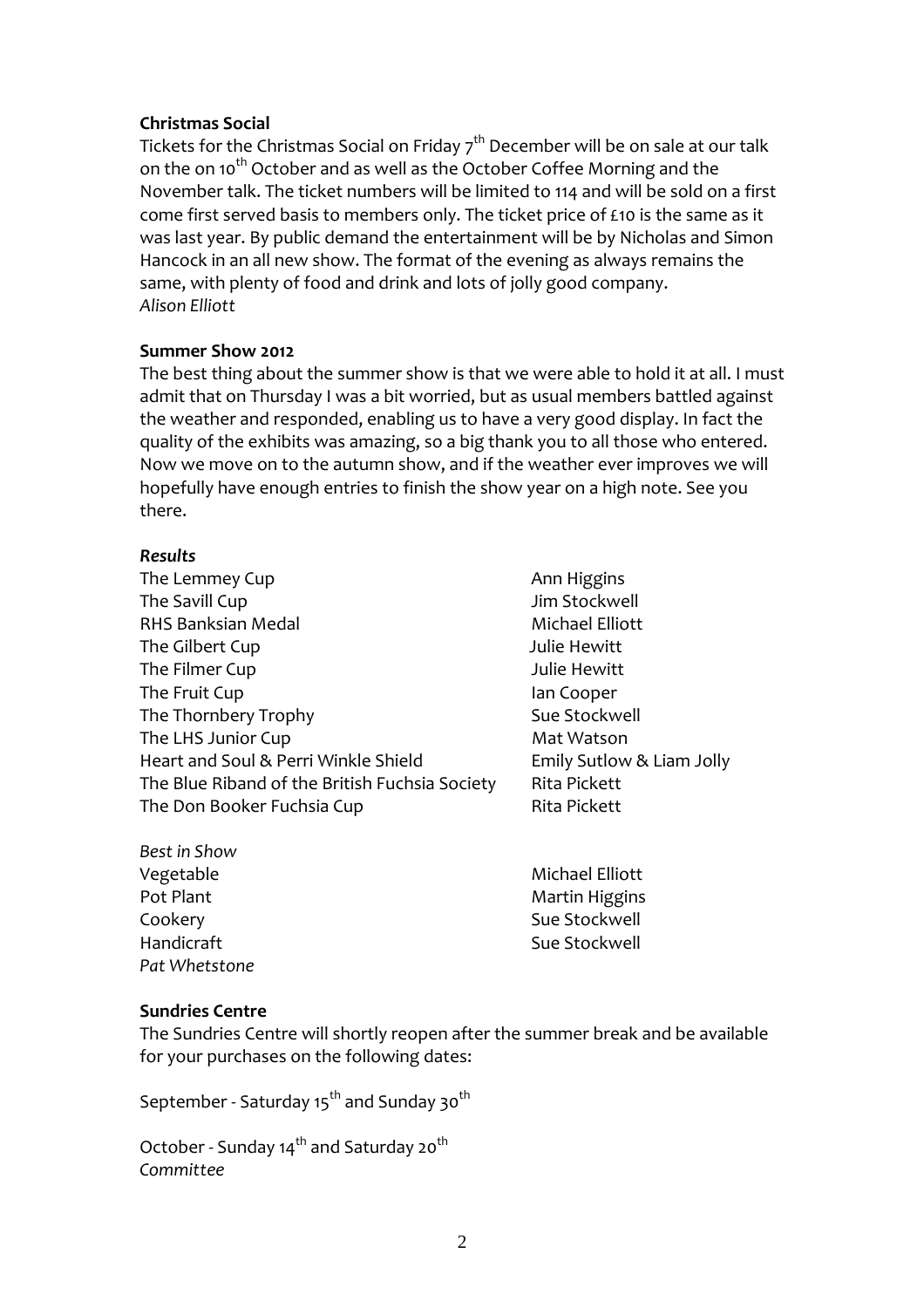#### **Rapture at the 2013 Spring Show**

There will again be a special daffodil class for members in the 2013 Spring Show schedule as follows:

*"One bloom of 'Rapture' from a bulb purchased from Lindfield Horticultural Society exhibited in a vase provided by the Society."*

Two hundred bulbs of the cultivar 'Rapture' have been ordered by the Society and these will be on sale to members only, during the Autumn Show at the King Edward Hall on Saturday,  $8^{th}$  September. 'Rapture' is a Division 6, all yellow, cyclamineus‐type daffodil having a long, narrow cup pointing downwards and highly reflexed petals. They can be grown either in pots or in the ground. The bulbs will be sold singly, although six bulbs would be the ideal number to grow in a 10 litre pot. 'Rapture' is an outstanding exhibition cultivar within its division. Each bulb will only cost 50p and a 'growing hints' sheet will be supplied with your purchase.

*Richard Hilson*

#### **Membership**

Membership fees for the New Year are due on the 1<sup>st</sup> October and remain unchanged at £5 per individual member and £8 for a couple living at the same address. Renewals can be made at the Autumn Show on the 8<sup>th</sup> September and at any of our events after that date. Renewals can also be made by post to our Membership Secretary Mrs Joyce Gladwell at 7 Brookway Lindfield RH16 2BW but please remember to add an additional 75p for postage and packing. *Committee*

#### **The Talks Programme**

Our popular programme of talks will recommence in October, and if you have not already done so the following Wednesday dates should be entered in your diary:

#### **2012**

10<sup>th</sup> October – A Lavender Collection – Simon Charlesworth  $14<sup>th</sup>$  November – Vegetable Growing, Techniques, Ideas and Advice – Barry new the contract of the contract of the contract of the Newman Newman (1986). In the contract of the contract o

#### **2013**

9th January – Four Days at the Nursery ‐ Jacqueline Aviolet

 $13<sup>th</sup>$  February – Growing and Showing Daffodils – Richard Hilson

- 13<sup>th</sup> March A Demonstration of Floral Art Bob Tunks
- 10<sup>th</sup> April Fuschias Derek Dexter

8th May – Autumn Planting – Monica Lucas

- 9<sup>th</sup> October Heucheras Clive Gravett
- $13<sup>th</sup>$  November Sussex on the Rocks Geoffrey Mead

Admission remains at 50p for members and £1 for guests and everybody is welcome.

*Committee*